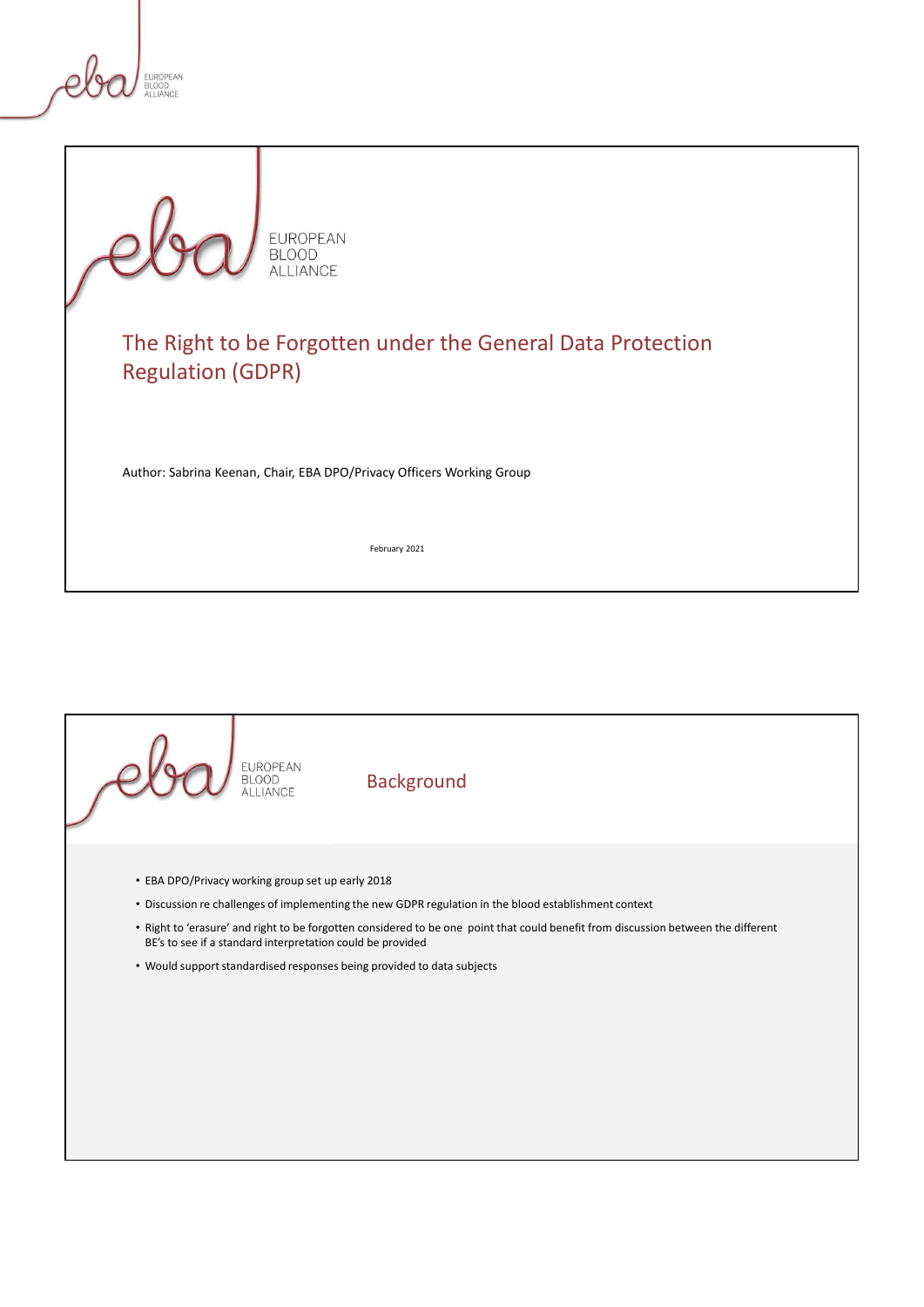

- Legal Framework GDPR Right to be forgotten<br>have a number of rights in relation to the way organisations process their personal<br>the right to rectify incorrect data, and the right to erasure. • Under the new GDPR legislation, individuals have a number of rights in relation to the way organisations process their personal data, including the right to access their data, the right to rectify incorrect data, and the right to erasure.
- Article 17(1) of the GDPR relates specifically to this right to erasure or 'right to be forgotten'. It specifies that:
- The data subject shall have the right to obtain from the controller the erasure of personal data concerning him or her without undue delay and the controller shall have the obligation to erase personal data without undue delay where one of the following grounds applies:
	- $\checkmark$  The personal data is no longer necessary in relation to the purposes for which they were collected or otherwise processed;
	- $\checkmark$  the data subject withdraws consent on which the processing is based and there is no other legal ground for processing
	- $\checkmark$  the data subject objects to the processing and there are no overriding legitimate grounds for the processing
	- $\checkmark$  the personal data have been unlawfully processed;
	- $\checkmark$  the personal data have to be erased for compliance with a legal obligation in Union or Member State law to which the controller is subject;
	- $\checkmark$  the personal data have been collected in relation to the offer of information society services referred to in Article 8(1).

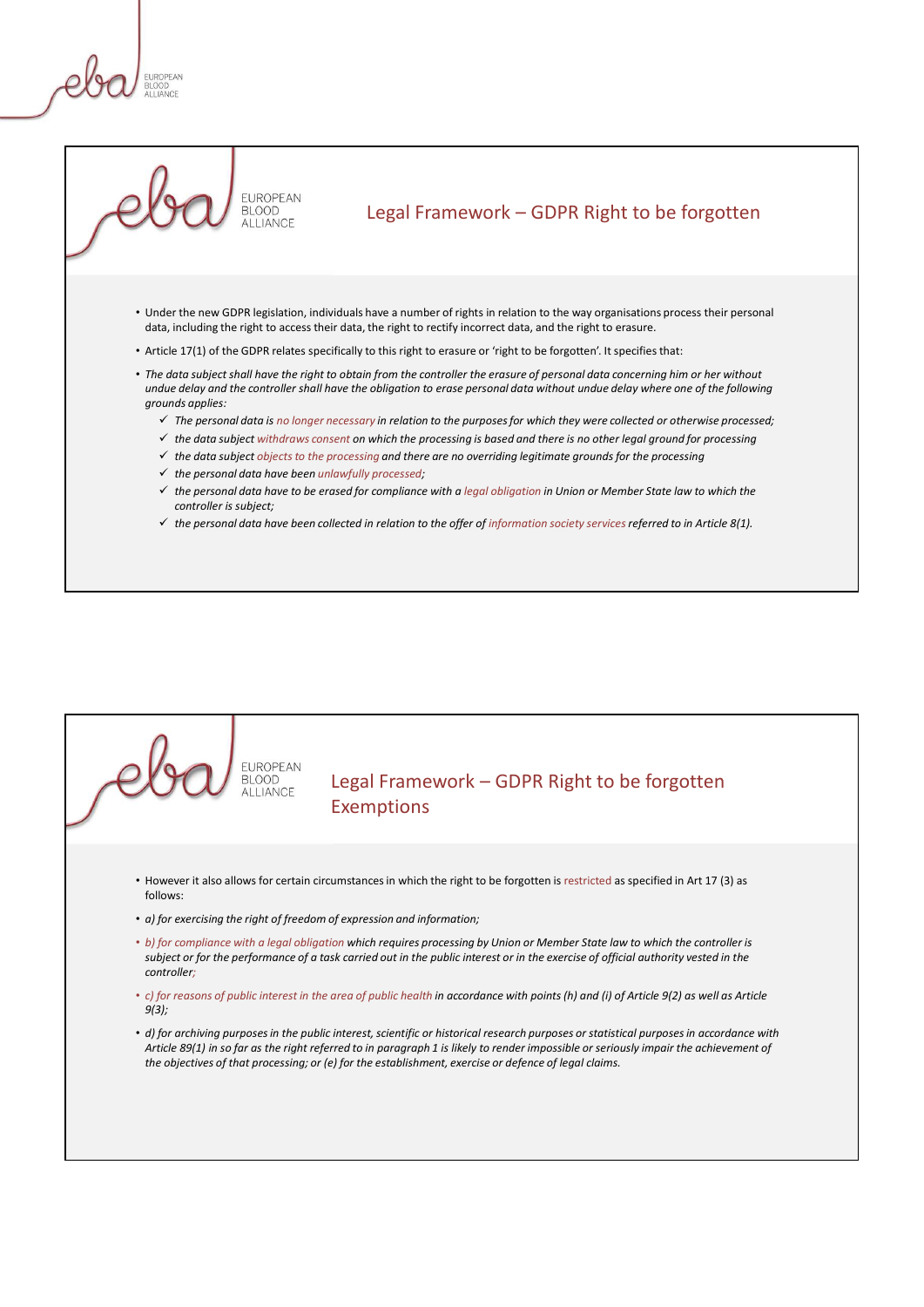eb

| EUROPEAN<br>BLOOD<br><b>ILLIANCE</b> |                                                                                                                   |                                                                                                                                                                                                                                                                                                                                                                                                                                                                           |                                                                                                                                                                                                                                                                                            |  |
|--------------------------------------|-------------------------------------------------------------------------------------------------------------------|---------------------------------------------------------------------------------------------------------------------------------------------------------------------------------------------------------------------------------------------------------------------------------------------------------------------------------------------------------------------------------------------------------------------------------------------------------------------------|--------------------------------------------------------------------------------------------------------------------------------------------------------------------------------------------------------------------------------------------------------------------------------------------|--|
|                                      | EUROPEAN<br><b>BLOOD</b><br><b>ALLIANCE</b>                                                                       | Legal Framework - Blood and Tissue Directives                                                                                                                                                                                                                                                                                                                                                                                                                             |                                                                                                                                                                                                                                                                                            |  |
|                                      | Directive                                                                                                         | <b>Text</b>                                                                                                                                                                                                                                                                                                                                                                                                                                                               | <b>Retention Period</b>                                                                                                                                                                                                                                                                    |  |
|                                      | <b>Blood Directive</b><br>Directive 2002/98/EC                                                                    | 'data needed for full traceability in accordance with this<br>Article shall be kept for at least 30 years' (Article 14(3)).<br>'Member states shall take all necessary measures to ensure  <br>that blood establishments maintain records of the<br>information required in Annexes II and IV and under Article<br>29 (b), (c) and (d). The records shall be kept for a minimum<br>of 15 years' (Article 13(1))<br>'Member States shall ensure that blood establishments, | 15 years -<br>• Annual reports<br>• Testing<br>Information to be provided to donor<br>Information to be obtained from donors<br>including ID, health history, signature<br>Permanent and temporary deferral<br>criteria<br>Information relating to the donors<br>eligibility<br>30 years - |  |
|                                      | Implementing the Blood<br>Directive - Traceability<br>Requirements and<br>Notification of SAE/SAR's<br>2005/61/EC | hospital blood banks, or facilities retain the data set out in<br>Annex I for at least 30 years in an appropriate and readable<br>storage medium in order to ensure traceability' (Article 4)                                                                                                                                                                                                                                                                             | Annex 1 - data includes<br>Establishment ID<br>Donor id,<br>Date of collection<br>$\bullet$<br>• Component id<br>Distribution information<br>Final fate                                                                                                                                    |  |
|                                      |                                                                                                                   |                                                                                                                                                                                                                                                                                                                                                                                                                                                                           |                                                                                                                                                                                                                                                                                            |  |
|                                      | EUROPEAN<br>BLOOD<br>ALLIANCE                                                                                     | Legal Framework - Blood and Tissue Directives                                                                                                                                                                                                                                                                                                                                                                                                                             |                                                                                                                                                                                                                                                                                            |  |
|                                      |                                                                                                                   |                                                                                                                                                                                                                                                                                                                                                                                                                                                                           | <b>Retentin</b>                                                                                                                                                                                                                                                                            |  |



| <b>EUROPEAN</b><br><b>BLOOD</b><br>Legal Framework - Blood and Tissue Directives<br><b>ALLIANCE</b>                                                                                                                                                                                                                                                                                                                                                                                                                                                                                                                                  | Component id<br>Distribution information<br>Final fate |  |
|--------------------------------------------------------------------------------------------------------------------------------------------------------------------------------------------------------------------------------------------------------------------------------------------------------------------------------------------------------------------------------------------------------------------------------------------------------------------------------------------------------------------------------------------------------------------------------------------------------------------------------------|--------------------------------------------------------|--|
|                                                                                                                                                                                                                                                                                                                                                                                                                                                                                                                                                                                                                                      |                                                        |  |
|                                                                                                                                                                                                                                                                                                                                                                                                                                                                                                                                                                                                                                      |                                                        |  |
| <b>Directive</b><br>Text<br><b>Retention</b>                                                                                                                                                                                                                                                                                                                                                                                                                                                                                                                                                                                         |                                                        |  |
| Tissue directive<br>'data required for full traceability shall be kept for<br>No specific information outlined<br>Directive 2004/23/EC<br>a minimum of 30 years after clinical use.'<br>( Article 8(4))                                                                                                                                                                                                                                                                                                                                                                                                                              |                                                        |  |
| 'Tissue establishments and organisations<br>30 years, includes -<br>Implementing the Tissue<br>Directive - Traceability<br>responsible for human application shall retain the<br>Donation id<br>$\bullet$<br>data set out in Annex VI for at least 30 years, in<br>Requirements and<br>$\bullet$<br>Donor id<br>Notification of SAE/SAR's<br>an appropriate and readable storage medium.' (<br>Date /place of procurement<br>$\bullet$<br>2006/86/EC:<br>Product id<br>Article 9(2))<br>Type of donation<br>$\bullet$<br>Product identification<br>Expiry<br>Date of distribution<br>Identification of clincian or end user/facility |                                                        |  |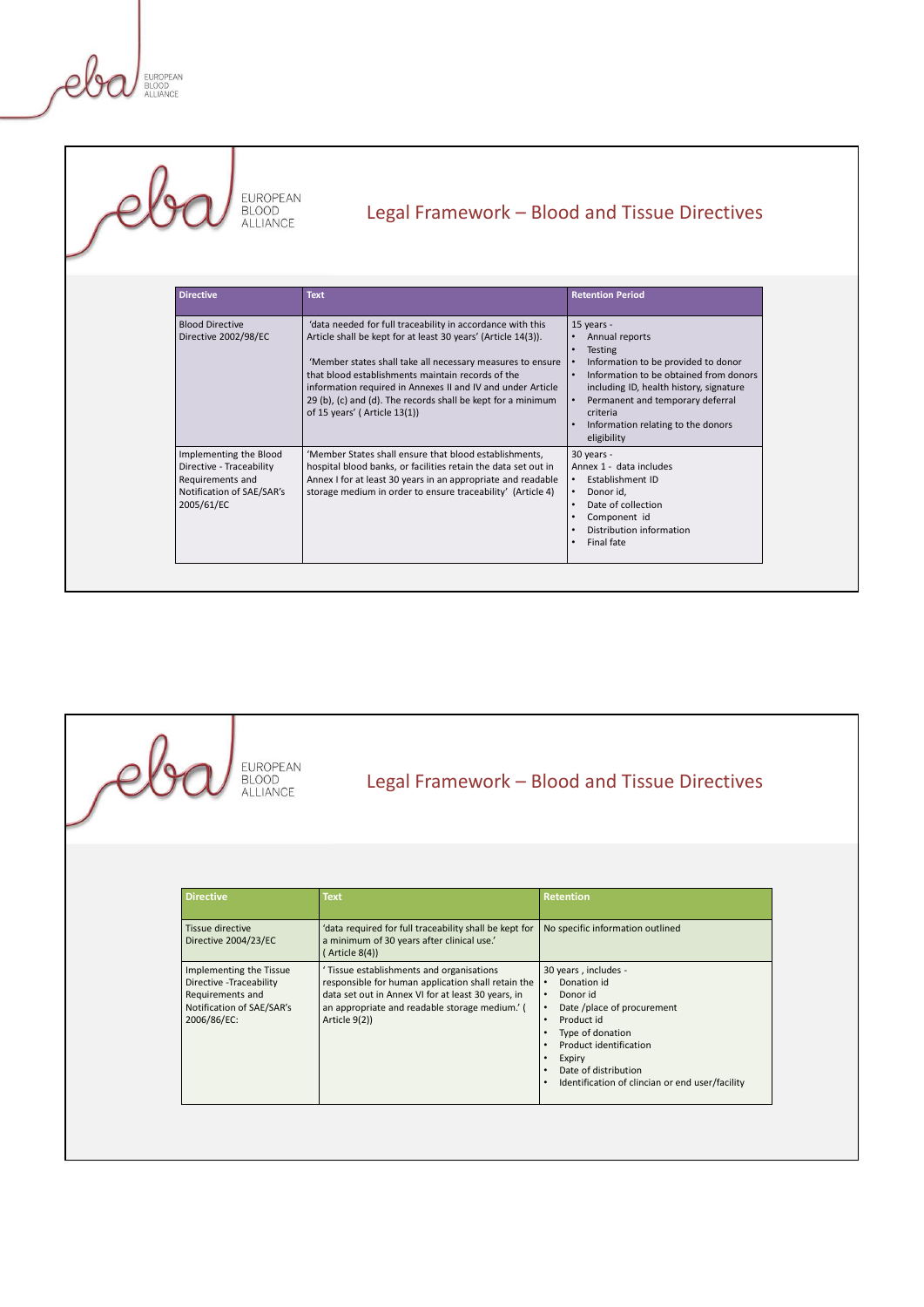

• Scenario for Tissue is clearer

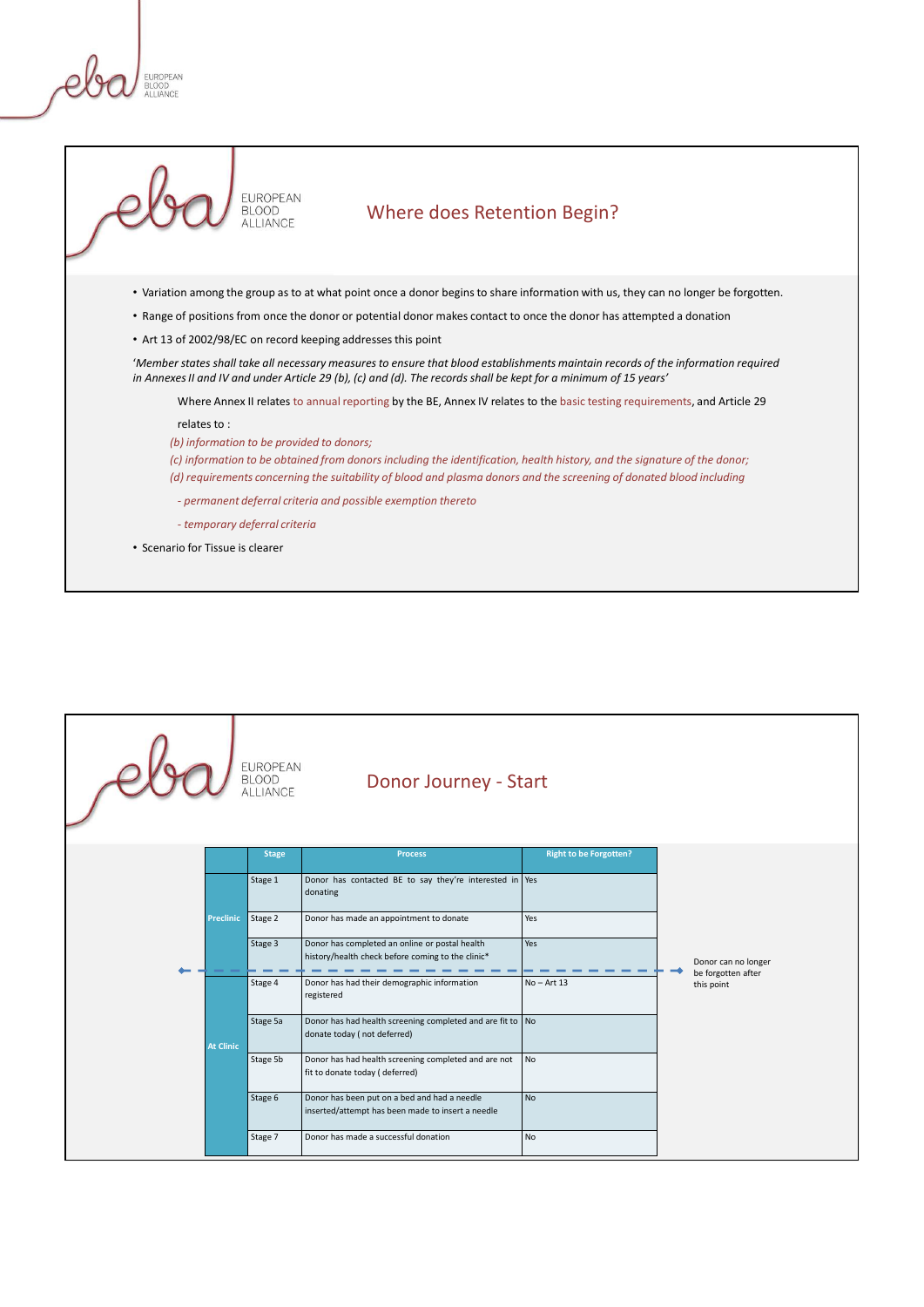# EUROPEAN<br>
BLOGS<br>
• Member States shall take all necessary measures to ensure that, upon agreement of a willingness to commence the donation of<br>
• Member States shall take all necessary measures to ensure that, upon agreeme blood or blood components, all donors in the Community provide the information referred to in Article 29(c) to the blood establishment.' (Art 17 2002/98/EC)  $\checkmark$  Once a donor has commenced the session registration process they are ' willing' to donate  $\checkmark$  Distinct from simply having expressed an interest in donating  $\checkmark$  The relevant retention period then becomes applicable  $\checkmark$  Prior to this point the donor, should have the right to be forgotten. • Beginning of retention requirement for Tissue is clearer  $\checkmark$  should be afforded the 'right to be forgotten' up to the point where they become the donor for a recipient

- $\checkmark$  will only make a donation where there is an identified recipient.  $\checkmark$  relevant medical information and sample already taken to assess their suitability
- $\checkmark$  however no traceability requirement and no other legal basis for retaining the information if requested to 'forget' it, until such times as the donor donates to a recipient.